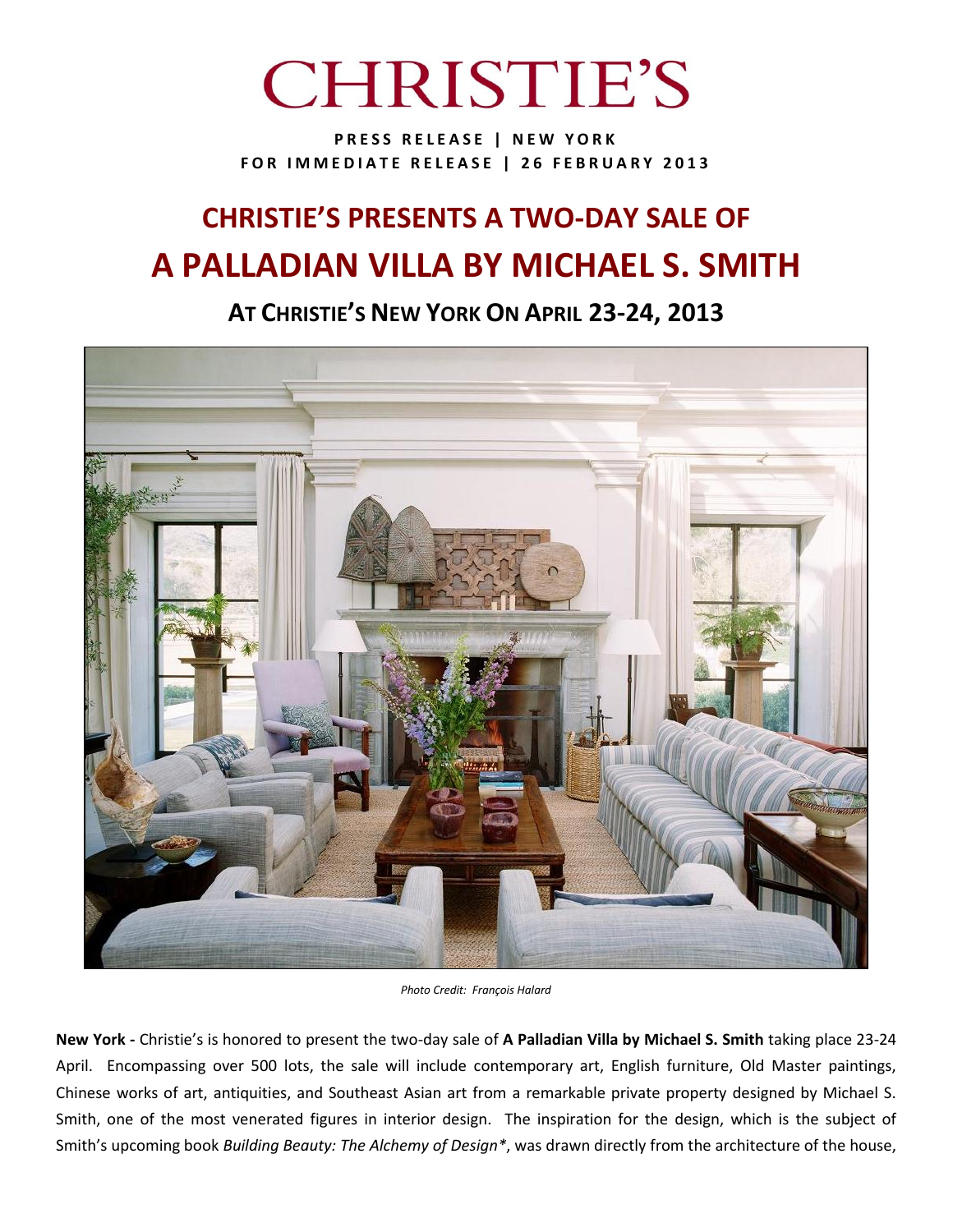a Palladian villa overlooking the Pacific Ocean. This concept allowed Smith to create a home that was informed by a classical sensibility but within a modern context, filled with extraordinary art and furnishings that span the past 500 years.

#### **Further details of the sale and catalogue will be available by March.**

**About Michael S. Smith:** Michael S. Smith is considered one of the most original and respected talents in the design industry today. A native of California, Michael studied interior design at Otis College of Art and Design in Los Angeles. In 1984, he continued his studies at The Victoria and Albert Museum in London, then returned to the U.S. to work under the tutelage of legendary antiques dealer Gep Durenberger. His design firm, Michael S. Smith Inc., was launched in 1990 and through the years, Michael has received many prestigious awards. He has been named three times to *Architectural Digest's "The AD 100,"* and is the recipient of the Pacific Design Center's West Week "Stars of Design." He has been named Designer of the Year by *Elle Décor* as well as being named to that publication's A-List. Michael serves on the Tate International Council as well as the Global Council for the Studio Museum in Harlem. He is a member of ASID, the American Society of Interior Designers. In 2010, Michael was appointed by President Obama to the Committee for the Preservation of the White House. His work has been celebrated in three beautiful volumes from Rizzoli Publishing: *Elements of Style* (2007), *Houses* (2008), and *Kitchens and Baths* (2011). His fourth book, *Building Beauty: The Alchemy of Design\*,* will be released in May 2013.



*Photo Credit: François Halard*

**PRESS CONTACT: Sung-Hee Park | +1 212 636 2680 | [spark@christies.com](mailto:spark@christies.com) Rebecca Riegelhaupt | +1 212 636 2680 [| rriegelhaupt@christies.com](mailto:rriegelhaupt@christies.com)**

**PRESS CONTACT for Michael S. Smith and** *Building Beauty***: Samantha Schabel Foster | + 1 212-957-3005 | [samantha.schabel@smapr.com](mailto:samantha.schabel@smapr.com) Emily Mendez-Penate | +1 212-957-3005 | [emily.mp@smapr.com](mailto:emily.mp@smapr,com)**